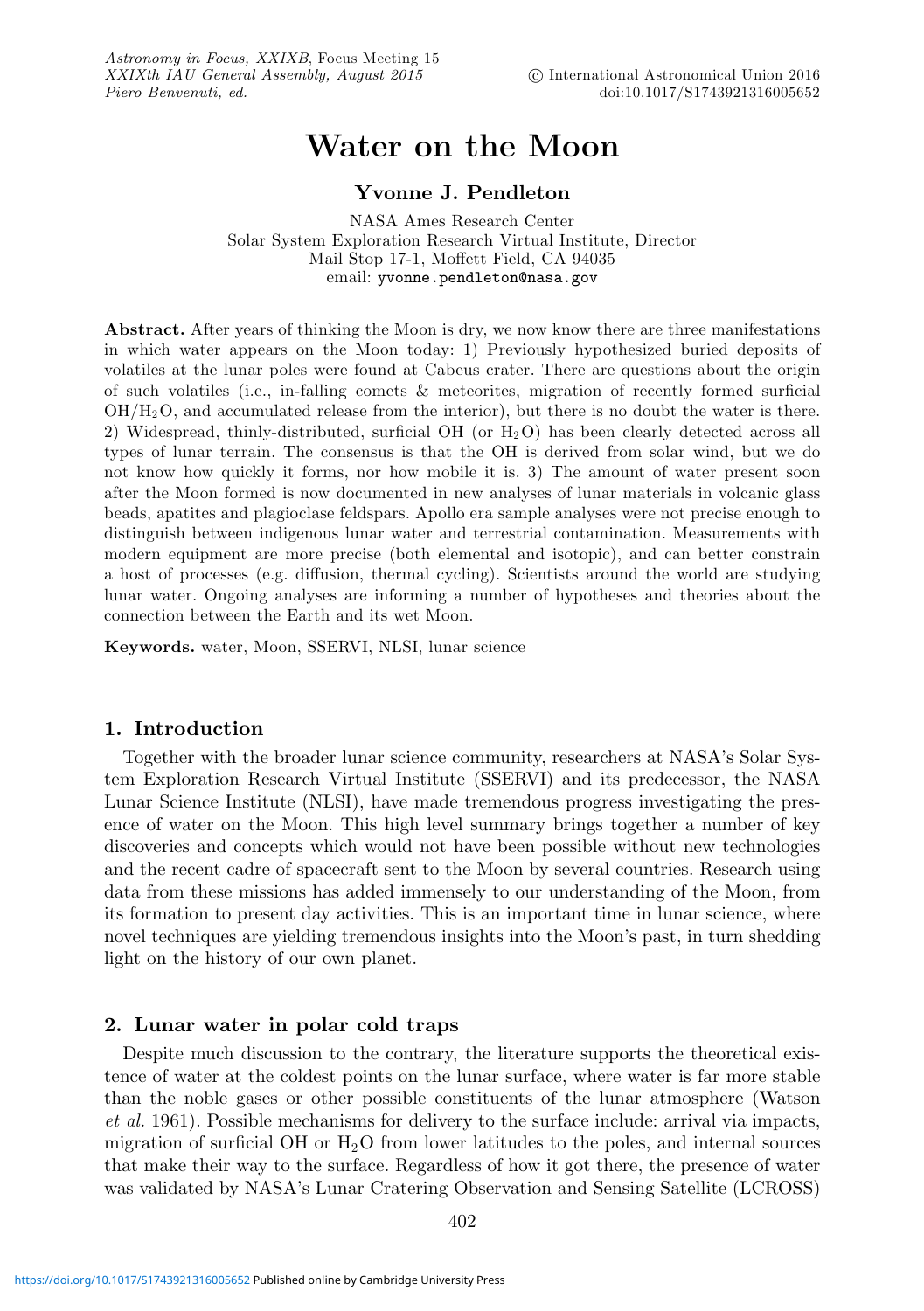mission. LCROSS impacted Cabeus Crater near the lunar south pole, creating a plume that was observed by the shepherding spacecraft (Colaprete *et al.* 2012). A combination of dirty ice grains and more pure ice grains was seen in the ejecta plume up to four minutes after impact (Colaprete *et al.* 2010). LCROSS found water concentrations of 6.3  $\pm$ 1.6 percent by mass in Cabeus crater (Strycker et al. 2013), although Elphic et al. (2011) point out that volatile abundances of 5 wt% or more, distributed uniformly and homogeneously throughout Cabeus do not agree with orbital measurements, suggesting this may be a local, rather than regional, amount of water. LCROSS mission payload details can be found in Ennico et al. (2012) and a thorough summary of plume evolution and physical causes in Heldmann et al. (2015).

Prior to LCROSS and NASA's continuing Lunar Reconnaissance Orbiter (LRO) mission, launched together in 2009, NASA's Lunar Prospector (LP) Mission mapped the Moon's surface composition and looked for possible deposits of polar ice, measured magnetic and gravity fields, and studied lunar outgassing. Launched in 1998, LP carried a neutron spectrometer that detected hydrogen at both lunar poles. The data indicated that a large quantity of water ice, about 300 million tons, was mixed in the regolith at each pole. LP's neutron spectrometer measured regions where epithermal neutron flux from the surface is suppressed, indicating enhanced hydrogen content (Feldman *et al.* 1998). The Lunar Exploration Neutron Detector instrument on LRO mapped the hydrogen distribution over the lunar surface with spatial resolution of 10 km on the poles, further characterizing the neutron component of the lunar radiation environment (Mitrofanov et al. 2010). These missions provided the stepping stones to deeper understanding about the lunar volatile inventory.

#### **3. Surficial OH/water**

Launched in 2008, India's Chandrayaan-1 Mission carried the Moon Mineralogy Mapper  $(M<sup>3</sup>)$ , a U.S. instrument which revealed a widespread 2.8-3  $\mu$ m absorption feature that progressively intensified from about 60 degrees poleward in both directions (Pieters et al. 2009, McCord et al. 2011). These data indicated  $OH/H_2O$ , an unexpected finding given the high daytime temperatures in the mid-latitude regions, and the early Apollo sample sudies that indicated a dry Moon. Fortunately, two additional sources of independent observations were available from NASA's Cassini and EPOXI spacecraft. The Visual and Infrared Mapping Spectrometer (VIMS), carried aboard Cassini, flew past the Moon on its way to Saturn in 1999, and the earlier data were investigated in light of the  $M<sup>3</sup>$  discovery. EPOXI had been making numerous close approaches to the Earth-Moon system and was observing the Moon as a calibration source in the same wavelength range. Prompted by the  $M<sup>3</sup>$  discovery, EPOXI observed the Moon in June 2009. In both cases, the  $3\mu$ m lunar spectral signature was observed and confirmed (Clark *et al.* 2009, & Sunshine *et al.* 2009), respectively. Furthermore, the EPOXI observations suggested possible diurnal effects, given the reduction in surficial OH as regions rotate into the Sun.

The solar wind is the likely hydroxylation source as it is composed of protons and electrons streaming at 400 km/sec, with temperatures near  $10^5$ K. Recent work in this area reveals the complexities involved in these processes, as the solar wind can both create and destroy OH/water on the lunar surface (Dyar *et al.* 2010, Farrell *et al.* 2015). Investigations of the mobility of H on the surface (Farrell *et al.* 2013), plus the complex nature of solar wind H-implantation (Farrell *et al.* 2015) and OH formation processes proposed by Poston et al. (2012), are leading to greater understanding of the origin and evolution of OH (and possibly  $H_2O$ ) on the lunar surface. One interesting result from modeling efforts is that defect properties of a crystal have as much (or more)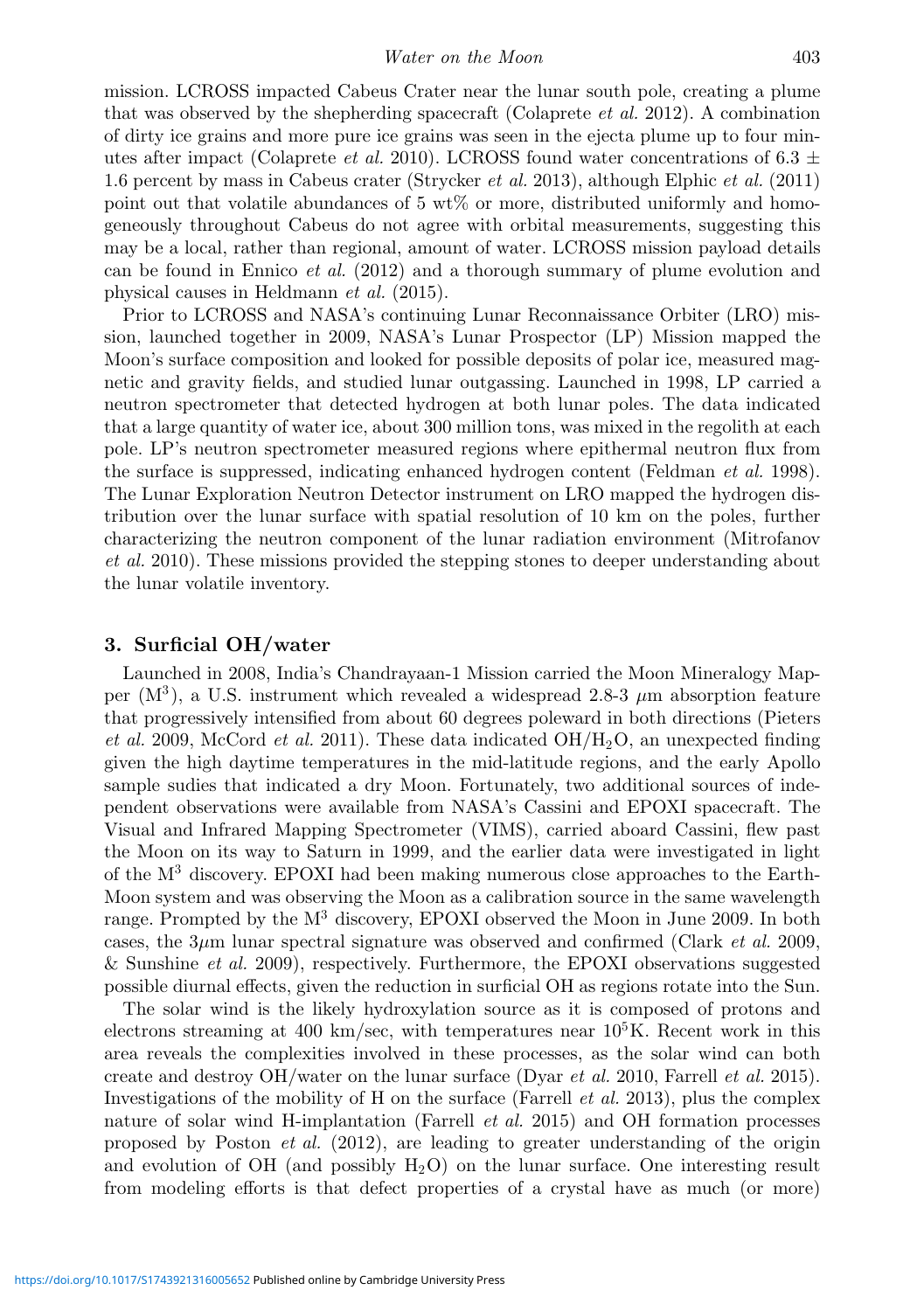control on retention in an exposed regolith as temperature and/or solar wind flux. Solar wind impacts rough up the surface, possibly removing existing H or OH, but that in turn enables new H or OH implantation to occur more readily (Farrell *et al.* 2015). Furthermore, the lunar surface is oxide-rich  $(SiO<sub>2</sub>, TiO<sub>2</sub>, FeO<sub>2</sub>)$ , and defects in these materials are especially important in this process (Starukhina 2006, Dyar et al. 2010). The irregular and damaged fine-grained lunar soil traps solar wind protons and forms OH. Depending on how aligned or isolated the defects are at any given time, they will either form a channel that allows enhanced diffusion, or trap the incoming particle. As the physics of these studies apply to other airless bodies, the creation and destruction of lunar OH holds considerable promise to understanding bodies beyond the Moon.

#### **4. Water from deep within the Moon**

New analyses of Apollo samples have detected magmatic water in lunar volcanic glasses of pyroclastic origin that are substantially higher than earlier studies (Saal et al. 2008, Saal *et al.* 2013, Hauri *et al.* 2011). These volcanic glasses were analyzed using microbeam methods with either SIMS or FTIR techniques which were not available when the samples were brought to Earth decades ago. The Saal and Hauri team found melt inclusions from which they could extract pre-eruptive magmatic lunar water. Trapped within olivine crystals before volcanic eruption, these melt inclusions did not experience significant post-eruptive degassing. Prior to these studies, published direct measurements of water in lunar volcanic glasses did not exceed 50 parts per million. Hauri et al. (2011) reported the lunar melt inclusions contain 615 to 1410 ppm water and high correlated amounts of fluorine  $(50 \text{ to } 78 \text{ ppm})$ , sulfur  $(612 \text{ to } 877 \text{ ppm})$ , and chlorine  $(1.5 \text{ to } 3.0 \text{ ppm})$ . These volatile contents are very similar to those in primitive terrestrial mid-ocean ridge basalts and indicate that some parts of the lunar interior contain as much water as the upper mantle of the Earth. Studies of water in other lunar materials such as apatites and plagioclase feldspars (see Hauri et al. 2015 for references), plus the volcanic rock results, have provided a new and critical constraint upon the high-temperature models previously used to explain the formation and evolution of the Moon.

The Moon likely formed from a giant impact collision (Hartmann & Davis 1975) between a roughly Mars-sized object and the proto-Earth (Canup 2004). The extreme depletion of volatiles in lunar volcanic rocks from early Apollo studies had been taken as evidence of pervasive degassing after that energetic giant impact. More recent models can explain the Earth-Moon angular momentum and early thermal history of the Moon (Cameron & Benz 1991, Canup & Asphaug 2001, Canup 2012, Cuk & Stewart 2012), but they predict melting and partial vaporization of the material that enters the proto-lunar orbit, which makes it difficult to explain the newly measured abundance of volatiles in the lunar interior. However, Nakajima & Stevenson (2015) have shown that even protolunar material vaporized by such an impact may remain gravitationally bound to the Earth and avoid escape. Latest models suggest that in the absence of escape, the Moon's observed volatile depletion could be produced during the last stages of its assembly when volatile-rich material is preferentially accreted by the Earth instead of the Moon (Canup et al. 2015). These models also predict that the inner, earlier formed portions of the Moon could be volatile rich, reflecting the composition of a potentially water-rich early Earth and/or giant impactor. Zircons as old as 4,325 Ma provide evidence for the presence of liquid water near the surface of the Earth within 230 Ma of Earth's accretion. This observation is consistent with the conclusion that either the Earth had significant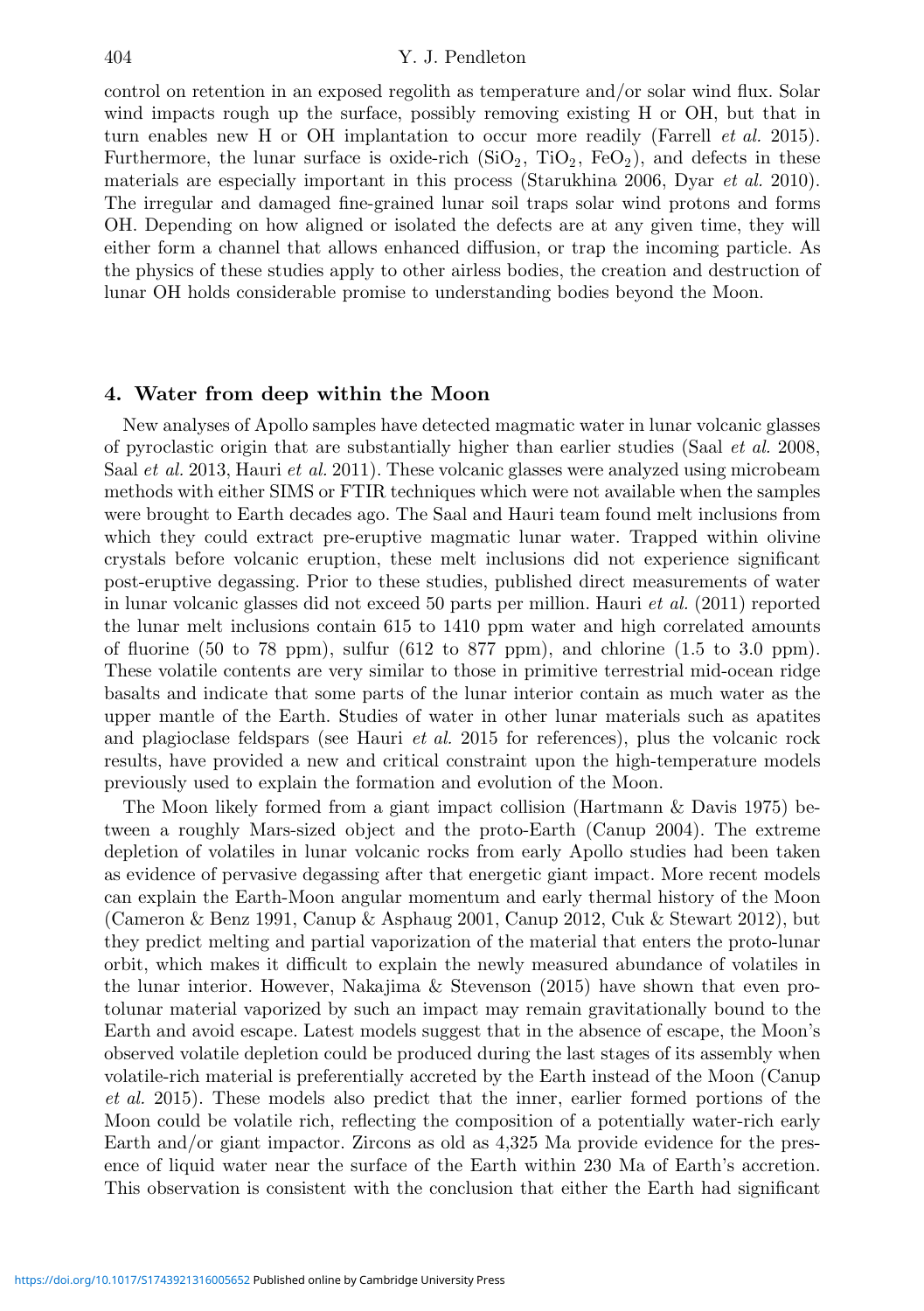amounts of water before the giant impact, or the material that accreted after the giant impact (but before 4.3 Ga) was rich in volatiles.

## **5. Summary**

Much of the paradigm-shifting work reported here was enabled by the cross-disciplinary work carried out by researchers around the world analyzing the abundance of data from the latest space missions. Our understanding of the Moon has changed significantly in the past few years. We now know there is water on the Moon; we see multiple contributors– some from long ago and some from present day. The Moon retains OH and water, as evidenced by material excavated from permanently shadowed regions, spectroscopic signatures on the surface, and water in lunar samples (a reminder that sample return is a gift to our future selves). The ability to process 40 year old, well-preserved, samples with new technology has enabled us to learn far more than we could originally glean from the Apollo samples. We have learned that the space environment also plays an important role in retention and/or creation of water on the surface–a process likely happening on other airless bodies. In addition, lunar resources may be key to future lunar bases and interplanetary refueling depots, given that all forms of hydrogen are useful for in situ resource utilization. The multidisciplinary teams within SSERVI are focused primarily on science questions needed for future exploration. The search for answers at the edge of our understanding will continue to benefit from the multi-institutional and international research enabled by NASA's virtual institutes.

## **References**

Cameron, A., & Benz, W. 1991 Icarus, 92, 204-216

Canup, R.M. 2004 Icarus, 168, 433-456

Canup, R.M. 2012 Science, 338, 1052-1055

Canup, R. M., & Asphaug, E. 2001 Nature, 412, 708-712

Canup, R. M., Visscher, C., Salmon, J. & Fegley, B. 2015 Nature Geoscience, in press

Clark, R. N. 2009 Science, 326, 562-564

Colaprete, A., Schultz, P., Heldmann, J., Wooden, D., & 13 co-authors 2010, Science, 330, 463 Colaprete, A., Elphic, R., Heldmann, J., & Ennico, K. 2012, Space Science Review,167, 23-69 Cuk, M. & Stewart, S. T. 2012 Science, 338, 1047-1052

Dyar, M. D., Hibbitts, C. A., & Orlando, T. M. 2010, Icarus, 208, 425-437

Elphic, R., Teodoro, L., Eke, V., & 3 co-authors 2011 Lunar & Planet. Sci. Conf, 2751

Ennico, K., Shirley, M., Colaprete, A., & Osetinsky, L. 2012, Space Science Review, 167, 23-69

Farrell, W. M., Hurley, D. M., & 5 co-authors 2013, Planetary & Space Science, 89, 15-20

Farrell, W. M., Hurley, D. M., & Zimmerman, M. I. 2015, Icarus, 255, 116-126

Feldman, W. C., Barraclough, B. L., Maurice, S. & 4 co-authors 1998, Science, 281, 1489 Hartmann, W. K., & Davis, D.R. 1975 Icarus, 23, 504-515

Hauri, E., Weinreich, T., Saal, A., Rutherford, M., & Van Orman, J. 2011, Science, 333, 213-215

Hauri, E., Saal, A., Rutherford, M., & Van Orman, J. 2015, Earth Planet. Sci. Lett., 409, 252-264

Heldmann, J., Lamb, J., Asturias, D., Colaprete, A. & 4 co-authors 2015, Icarus, 254, 262-275 Mitrofanov, I. G., many co-authors 2010, Science, 330, 483

McCord, T., Taylor, L., Combe, J. & 4 co-authors 2011 J. Geo. Res.,116, E00G05

Nakajima, M. & Stevenson, D. J. 2015 Lunar & Planet. Sci. Conf. 2770

Pieters, C., Goswami, J., Clark, R., & 26 co-authors 2009, Science, 326, 568

Poston, M., Grieves, G., Aleksandrov, A., & 4 co-authors 2012 Lunar & Planet. Sci. Conf, 2801

Saal, A. E., Hauri, E. H., Van Orman, J. A., & 4 co-authors 2008 Nature, 454, 192-195

Saal, A. E., Hauri, E., Van Orman, J. A., & Rutherford, M. J. 2013 Science, 340, 1317-1320 Starukhina, L. V. 2006, Adv. Space Res., 37, 50-58